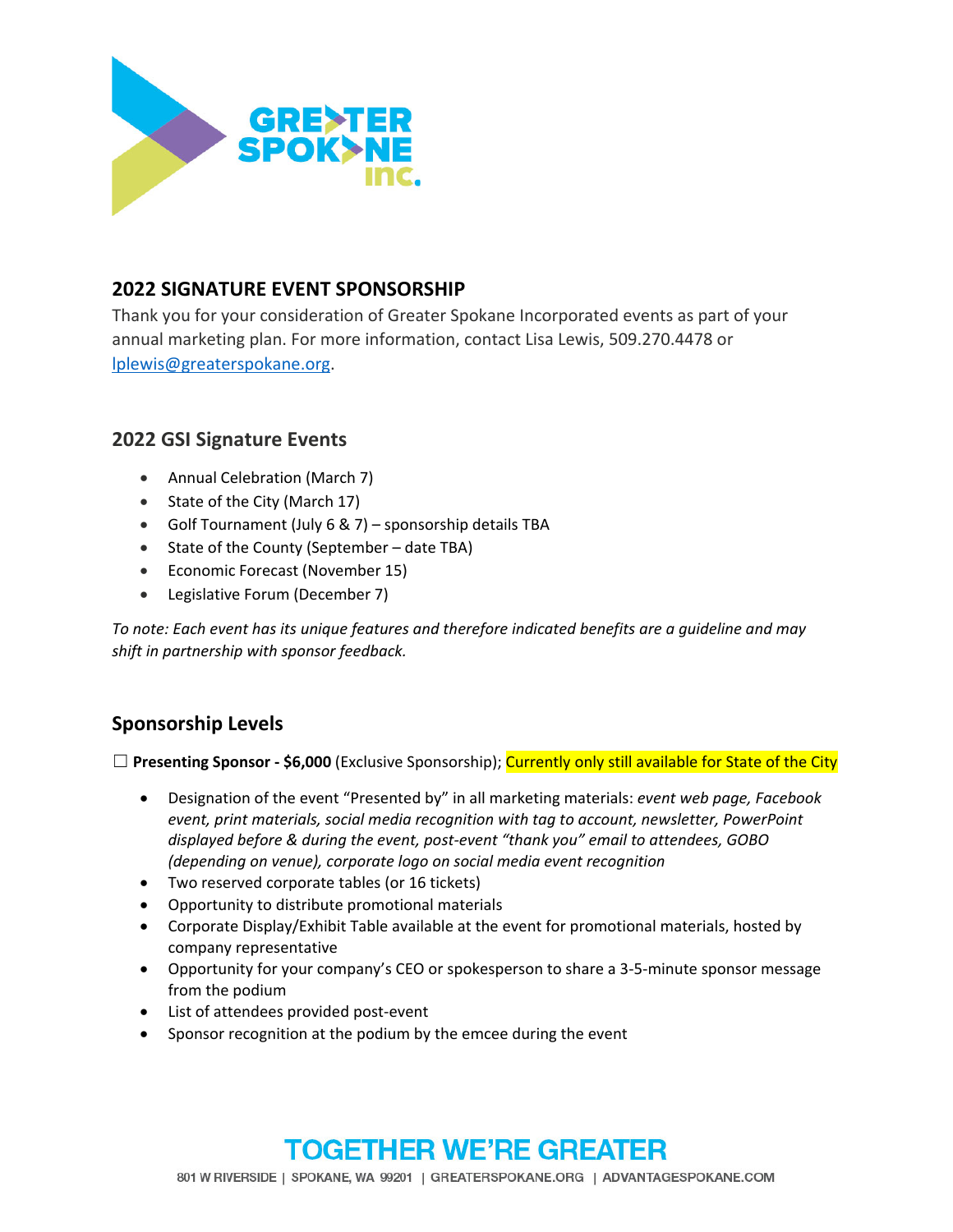

☐ **Executive Sponsor \$4,000** (limited to two organizations); No longer available for Legislative Forum

- Corporate logo recognition on marketing materials: *event web page, Facebook event, print materials, social media recognition with tag to account, newsletter, PowerPoint displayed before & during the event, post‐event "thank you" email to attendees, GOBO (depending on venue)*
- Two reserved corporate tables (or 16 tickets)
- Opportunity to distribute promotional materials
- Sponsor recognition at the podium by the emcee at the event

#### ☐ **Major Sponsor \$2,500** (limited to six organizations)

- Corporate logo recognition on marketing materials: *event web page, Facebook event, print materials, social media recognition with tag to account, newsletter, PowerPoint displayed before & during the event, post‐event "thank you" email to attendees*
- One reserved corporate table (or 8 tickets)
- Sponsor recognition at the podium by the emcee at the event

#### ☐ **Supporting Sponsor \$1,500** (limited to eight organizations)

- Corporate name recognition on marketing materials: *event web page, Facebook event, print materials, newsletter, PowerPoint displayed before & during the event, post‐event "thank you" email to attendees*
- Four tickets to the event
- Sponsor recognition at the podium by the emcee at the event

#### ☐ **Event Sponsor \$750**

- Corporate name recognition on marketing materials: *event web page, Facebook event, print materials, newsletter, PowerPoint displayed before & during the event, post‐event "thank you" email to attendees*
- Two tickets to the event
- Sponsor recognition at the podium by the emcee at the event